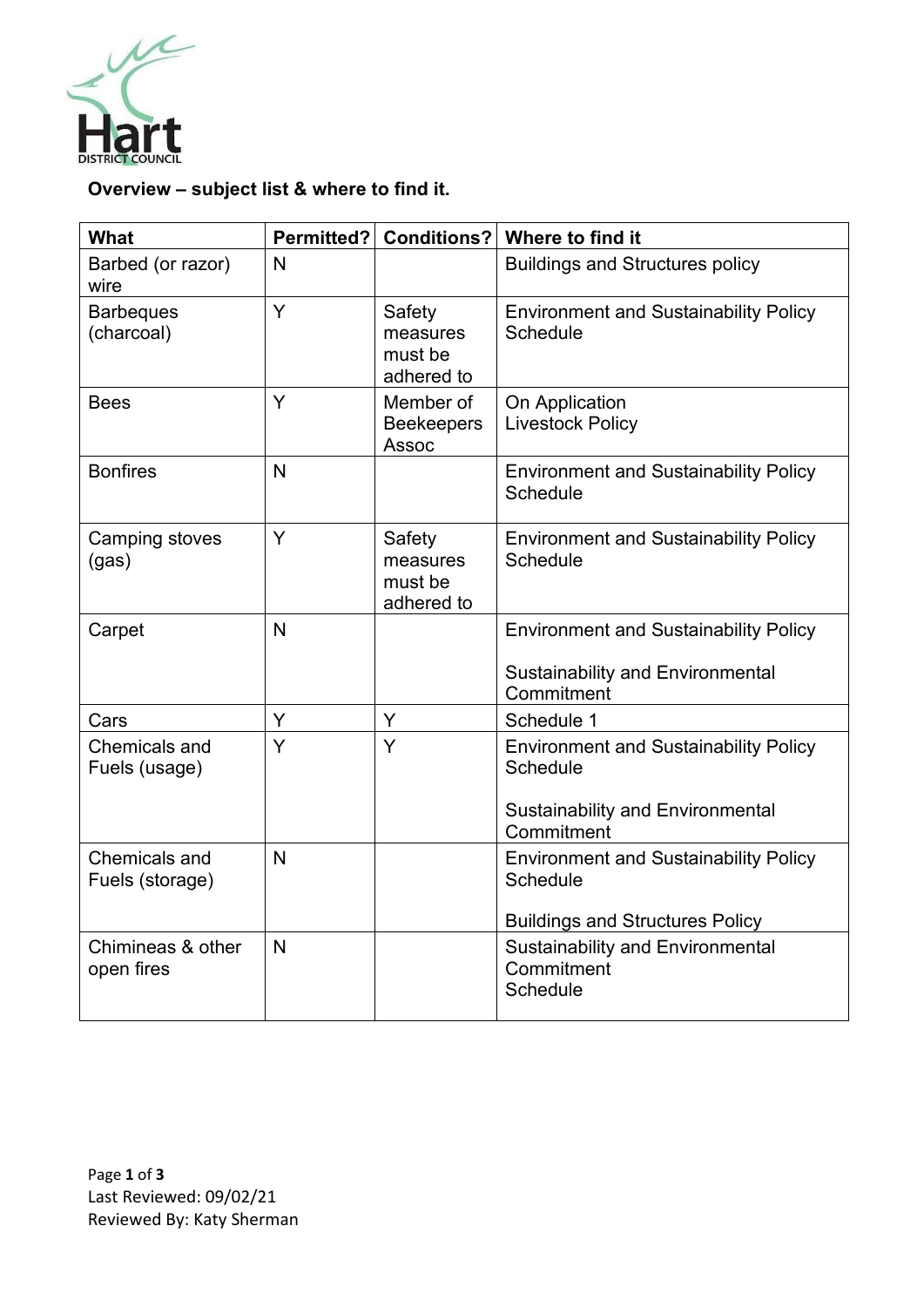

| <b>What</b>                                  | <b>Permitted?</b> | <b>Conditions?</b>                | Where to find it                                                                                      |
|----------------------------------------------|-------------------|-----------------------------------|-------------------------------------------------------------------------------------------------------|
| Gas BBQs                                     | Y                 |                                   | <b>Environment and Sustainability Policy</b>                                                          |
| Glass                                        | N                 |                                   | <b>Buildings and Structures Policy</b>                                                                |
| <b>Glass Greenhouses</b>                     | $\mathsf{N}$      |                                   | <b>Buildings and Structures Policy</b>                                                                |
| <b>Glass substitute</b><br>paned greenhouses | Y                 | Size &<br>location<br>restriction | <b>Buildings and Structures Policy</b>                                                                |
| Gravel                                       | N                 | No hard<br>landscaping            | <b>Buildings and Structures Policy</b>                                                                |
| Hedges                                       | Y                 |                                   | <b>Environment and Sustainability Policy</b><br>Schedule                                              |
| Hens                                         | Y                 | Discouraged                       | <b>Livestock Policy</b>                                                                               |
| Hoses/Syphons                                | N                 |                                   | <b>Environment and Sustainability Policy</b><br><b>Schedule</b>                                       |
| <b>Incinerators</b>                          | $\mathsf{N}$      |                                   | <b>Environment and Sustainability Policy</b><br>Schedule                                              |
| <b>Insecticides</b>                          | Y                 | Y                                 | <b>Environment and Sustainability Policy</b><br><b>Sustainability and Environmental</b><br>Commitment |
| Livestock                                    | N                 |                                   | Livestock policy                                                                                      |
| Manure                                       | Y                 | Y (cover<br>unused)               | <b>Sustainability and Environmental</b><br>Commitment<br><b>Environment and Sustainability Policy</b> |
| Notices put up by<br>tenants                 | N                 | Y                                 | Needs prior consent<br>Tenancy Agreement (Item 11)                                                    |